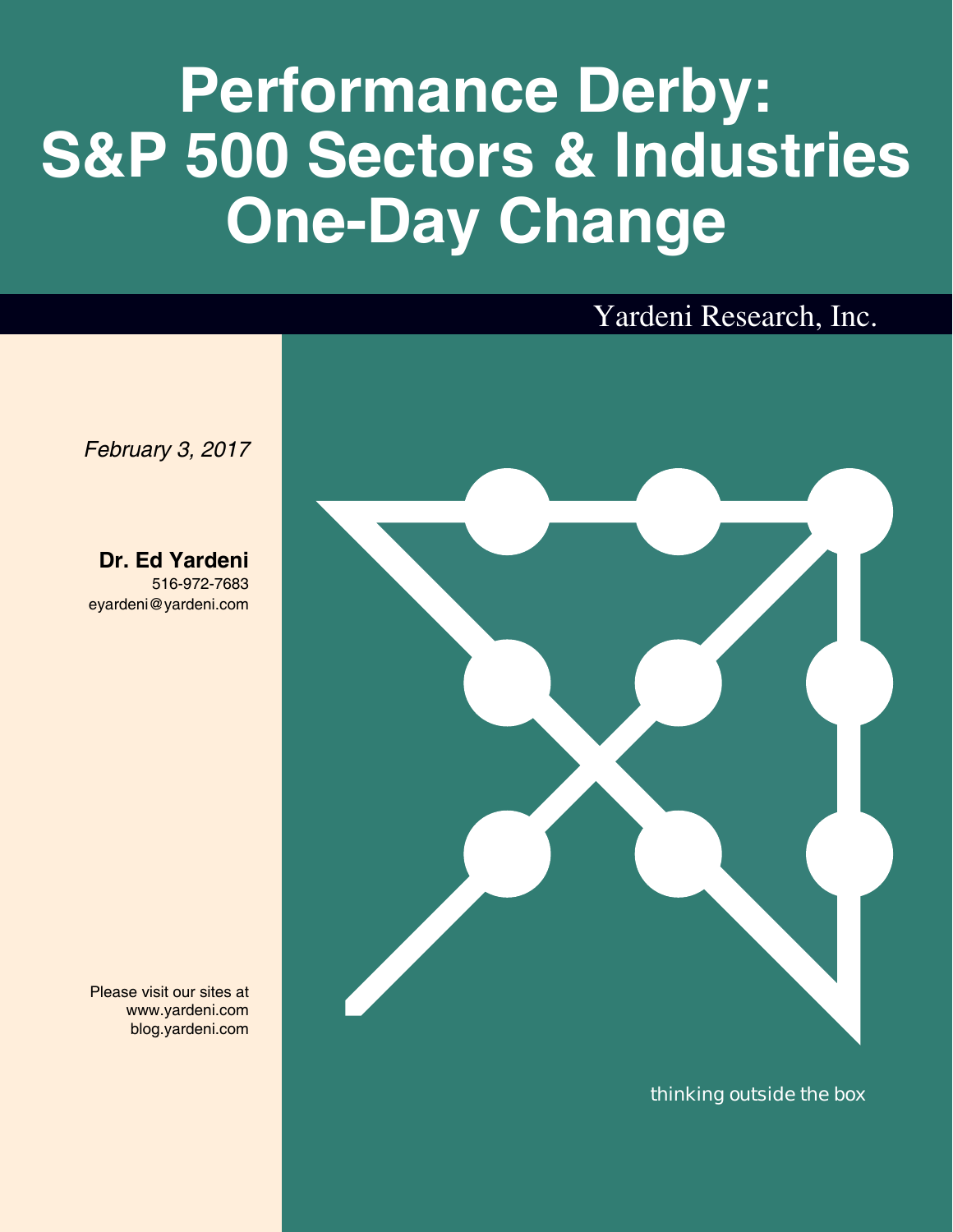## **S&P 500 Sectors & Industries**

**Table 1: S&P 500 Industry Performance (1-Day % change sorted H/L overall, data as of February 03, 2017)**

| S&P 500 Industry                                                    |            | S&P 500 Industry                                                              |                  |
|---------------------------------------------------------------------|------------|-------------------------------------------------------------------------------|------------------|
| <b>Investment Banking &amp; Brokerage</b>                           | 4.2        | <b>Real Estate</b>                                                            | 0.6              |
| <b>Department Stores</b>                                            | 3.3        | Cable & Satellite                                                             | 0.5              |
| <b>Diversified Banks</b>                                            | 2.7        | <b>Consumer Staples</b>                                                       | 0.5              |
| Trucking                                                            | 2.7        | Airlines                                                                      | 0.5              |
| <b>Real Estate Services</b>                                         | 2.5        | <b>Agricultural &amp; Farm Machinery</b>                                      | 0.5              |
| <b>Industrial REITS</b>                                             | 2.3        | <b>Health Care Distributors</b>                                               | 0.5              |
| <b>Consumer Finance</b>                                             | 2.2        | <b>Life Sciences Tools &amp; Services</b>                                     | 0.5              |
| Data Processing & Outsourced Services                               | 2.2        | <b>Specialty Chemicals</b>                                                    | 0.5              |
| Asset Management & Custody Banks                                    | 2.1        | <b>Diversified Chemicals</b>                                                  | 0.5              |
| <b>Regional Banks</b>                                               | 2.1        | <b>Health Care Equipment</b>                                                  | 0.4              |
| Human Resource & Employment Services                                | 2.0        | <b>Communications Equipment</b>                                               | 0.4              |
| Financials                                                          | 2.0        | <b>Alternative Carriers</b>                                                   | 0.4              |
| <b>Automobile Manufacturers</b>                                     | 2.0        | Homebuilding                                                                  | 0.4              |
| Office Services & Supplies                                          | 1.9        | Automotive Retail                                                             | 0.4              |
| Oil & Gas Exploration & Production                                  | 1.8        | <b>Drug Retail</b>                                                            | 0.4              |
| Air Freight & Logistics                                             | 1.7        | <b>Broadcasting</b>                                                           | 0.4              |
| <b>Research &amp; Consulting Services</b>                           | 1.7<br>1.6 | <b>Telecommunication Services</b>                                             | 0.4              |
| Electronic Equipment & Instruments<br><b>Health Care Facilities</b> | 1.6        | <b>Integrated Telecommunication Services</b><br><b>Pharmaceuticals</b>        | 0.4<br>0.4       |
| <b>Construction &amp; Engineering</b>                               | 1.6        | <b>Industrial Conglomerates</b>                                               | 0.4              |
| Life & Health Insurance                                             | 1.4        | Motorcycle Manufacturers                                                      | 0.4              |
| Oil & Gas Storage & Transportation                                  | 1.4        | Financial Exchanges & Data                                                    | 0.3              |
| <b>Specialized Consumer Services</b>                                | 1.4        | <b>Auto Parts &amp; Equipment</b>                                             | 0.3              |
| <b>Household Appliances</b>                                         | 1.2        | Publishing                                                                    | 0.3              |
| <b>Indep Power Producers &amp; Energy Traders</b>                   | 1.2        | Office REITS                                                                  | 0.3              |
| <b>Electronic Manufacturing Services</b>                            | 1.2        | <b>Food Distributors</b>                                                      | 0.3              |
| <b>Tobacco</b>                                                      | 1.2        | <b>Trading Companies &amp; Distributors</b>                                   | 0.3              |
| Oil & Gas Drilling                                                  | 1.1        | Oil & Gas Equipment & Services                                                | 0.3              |
| <b>Brewers</b>                                                      | 1.1        | <b>Property &amp; Casualty Insurance</b>                                      | 0.2              |
| <b>Application Software</b>                                         | 1.1        | Internet Software & Services                                                  | 0.2              |
| Home Improvement Retail                                             | 1.1        | Gold                                                                          | 0.2              |
| Railroads                                                           | 1.0        | Leisure Products                                                              | 0.2              |
| <b>Specialized REITS</b>                                            | 1.0        | Distillers & Vintners                                                         | 0.2              |
| Insurance Brokers                                                   | 1.0        | Materials                                                                     | 0.2              |
| <b>Hotel &amp; Resort REITs</b>                                     | 1.0        | <b>Home Furnishings</b>                                                       | 0.2              |
| <b>Commodity Chemicals</b>                                          | 1.0        | Semiconductors                                                                | 0.2              |
| <b>Biotechnology</b>                                                | 1.0        | <b>Multi-Utilities</b>                                                        | 0.1              |
| <b>Restaurants</b>                                                  | 1.0        | <b>Utilities</b>                                                              | 0.1              |
| <b>Building Products</b>                                            | 1.0        | <b>Fertilizers &amp; Agricultural Chemicals</b>                               | 0.1              |
| <b>Personal Products</b>                                            | 1.0<br>1.0 | <b>Construction Machinery &amp; Heavy Trucks</b><br><b>Electric Utilities</b> | 0.1<br>0.1       |
| <b>Computer &amp; Electronics Retail</b>                            | 0.9        | Homefurnishing Retail                                                         | 0.1              |
| Aerospace & Defense<br><b>Electronic Components</b>                 | 0.9        | <b>Health Care Technology</b>                                                 | 0.1              |
| <b>Systems Software</b>                                             | 0.9        | Household Products                                                            | 0.0              |
| <b>Health Care Supplies</b>                                         | 0.9        | <b>Agricultural Products</b>                                                  | 0.0              |
| <b>Retail REITS</b>                                                 | 0.9        | Tires & Rubber                                                                | $-0.1$           |
| Energy                                                              | 0.9        | <b>Consumer Electronics</b>                                                   | $-0.1$           |
| IT Consulting & Other Services                                      | 0.9        | <b>Food Retail</b>                                                            | $-0.1$           |
| <b>Industrial Machinery</b>                                         | 0.8        | <b>Movies &amp; Entertainment</b>                                             | $-0.1$           |
| <b>Construction Materials</b>                                       | 0.8        | <b>Consumer Discretionary</b>                                                 | $-0.1$           |
| <b>Electrical Components &amp; Equipment</b>                        | 0.8        | <b>Hypermarkets &amp; Super Centers</b>                                       | $-0.1$           |
| Industrials                                                         | 0.8        | Paper Packaging                                                               | $-0.1$           |
| <b>Diversified Support Services</b>                                 | 0.8        | Oil & Gas Refining & Marketing                                                | $-0.2$           |
| Packaged Foods & Meats                                              | 0.8        | <b>General Merchandise Stores</b>                                             | $-0.2$           |
| <b>Managed Health Care</b>                                          | 0.8        | <b>Steel</b>                                                                  | $-0.2$           |
| <b>Health Care Services</b>                                         | 0.7        | <b>Environmental &amp; Facilities Services</b>                                | $-0.4$           |
| S&P 500                                                             | 0.7        | Casinos & Gaming                                                              | $-0.5$           |
| Semiconductor Equipment                                             | 0.7        | <b>Health Care REITs</b>                                                      | $-0.5$<br>$-0.7$ |
| <b>Soft Drinks</b><br><b>Metal &amp; Glass Containers</b>           | 0.7<br>0.7 | <b>Residential REITS</b>                                                      | $-0.8$           |
|                                                                     | 0.7        | <b>Water Utilities</b><br>Footwear                                            | $-0.8$           |
| Multi-line Insurance<br><b>Industrial Gases</b>                     | 0.7        | Home Entertainment Software                                                   | $-1.3$           |
| Information Technology                                              | 0.7        | <b>Housewares &amp; Specialties</b>                                           | $-1.9$           |
| Advertising                                                         | 0.7        | Internet & Direct Marketing Retail                                            | $-2.2$           |
| <b>Specialty Stores</b>                                             | 0.6        | Apparel, Accessories & Luxury Goods                                           | $-3.2$           |
| Multi-Sector Holdings                                               | 0.6        | Copper                                                                        | $-5.8$           |
| Hotels, Resorts & Cruise Lines                                      | 0.6        |                                                                               |                  |
| <b>Distributors</b>                                                 | 0.6        |                                                                               |                  |
| <b>Apparel Retail</b>                                               | 0.6        |                                                                               |                  |
| <b>Health Care</b>                                                  | 0.6        |                                                                               |                  |
| Technology Hardware, Storage & Peripherals                          | 0.6        |                                                                               |                  |
| Integrated Oil & Gas                                                | 0.6        |                                                                               |                  |

Source: Standard & Poor's Corporation and Haver Analytics. Table time span is 1 calendar day.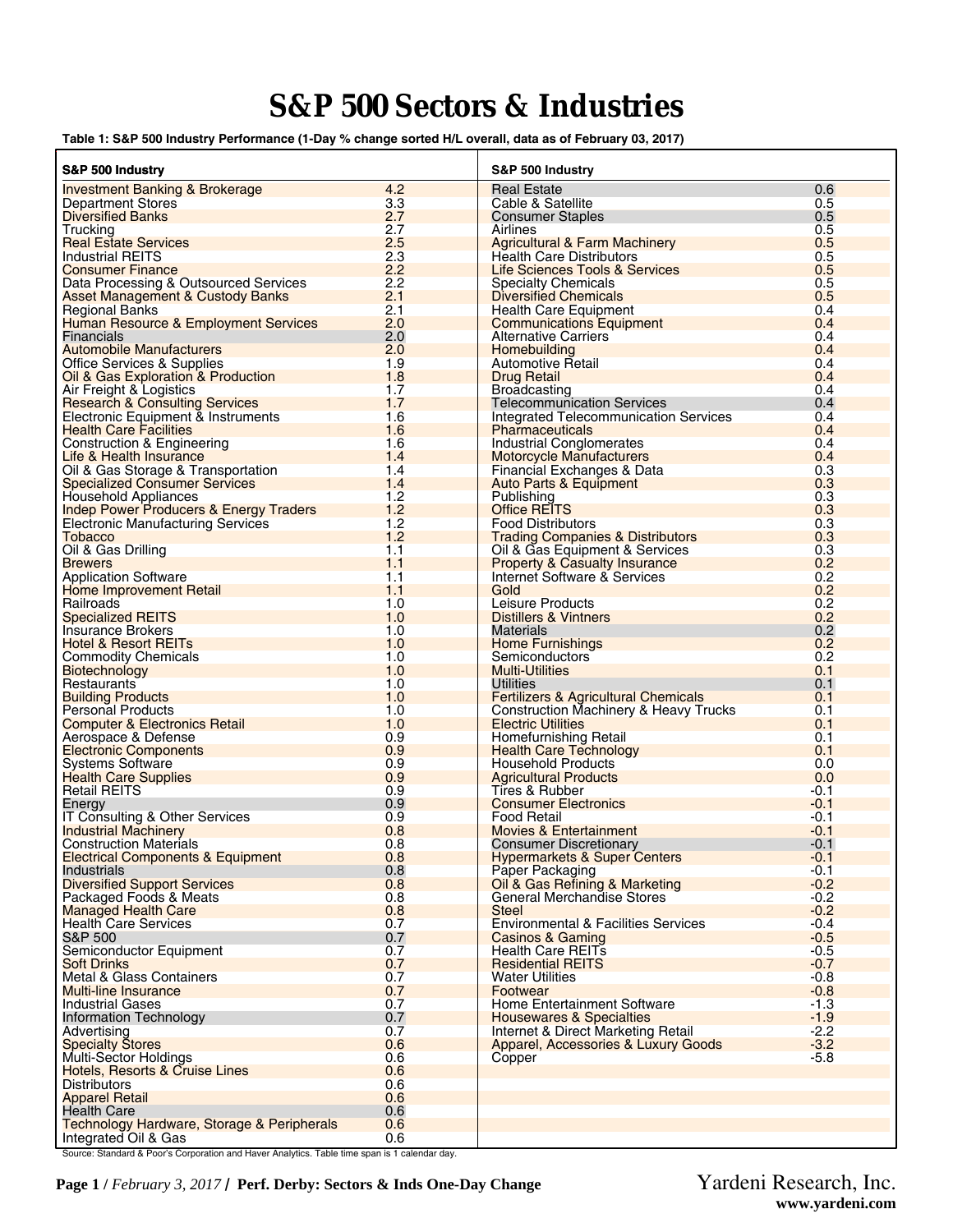## **S&P 500 Sectors & Industries**

**Table 2: S&P 500 Industry Performance (1-Day % change sorted H/L within sector, data as of February 03, 2017)**

| S&P 500 Industry                                    |               | S&P 500 Industry                                                 |            |
|-----------------------------------------------------|---------------|------------------------------------------------------------------|------------|
| S&P 500                                             | 0.7           | <b>Health Care REITs</b>                                         | $-0.5$     |
| <b>Consumer Discretionary</b>                       | $-0.1$        | <b>Residential REITS</b>                                         | $-0.7$     |
| <b>Department Stores</b>                            | 3.3           | <b>Health Care</b>                                               | 0.6        |
| Automobile Manufacturers                            | 2.0           | <b>Health Care Facilities</b>                                    | 1.6        |
| <b>Specialized Consumer Services</b>                | 1.4           | Biotechnology                                                    | 1.0        |
| <b>Household Appliances</b>                         | 1.2           | <b>Health Care Supplies</b>                                      | 0.9        |
| Home Improvement Retail                             | 1.1           | <b>Managed Health Care</b>                                       | 0.8        |
| Restaurants                                         | 1.0           | <b>Health Care Services</b>                                      | 0.7        |
| <b>Computer &amp; Electronics Retail</b>            | 1.0           | <b>Health Care Distributors</b>                                  | 0.5        |
| Advertising                                         | 0.7           | Life Sciences Tools & Services                                   | 0.5        |
| <b>Specialty Stores</b>                             | 0.6           | <b>Health Care Equipment</b>                                     | 0.4        |
| Hotels, Resorts & Cruise Lines                      | 0.6           | Pharmaceuticals                                                  | 0.4        |
| <b>Distributors</b>                                 | 0.6           | <b>Health Care Technology</b>                                    | 0.1        |
| <b>Apparel Retail</b>                               | 0.6           | Industrials                                                      | 0.8        |
| Cable & Satellite                                   | 0.5           | <b>Trucking</b>                                                  | 2.7        |
| Homebuilding                                        | 0.4<br>0.4    | Human Resource & Employment Services                             | 2.0        |
| <b>Automotive Retail</b><br><b>Broadcasting</b>     | 0.4           | <b>Office Services &amp; Supplies</b><br>Air Freight & Logistics | 1.9<br>1.7 |
| <b>Motorcycle Manufacturers</b>                     | 0.4           | <b>Research &amp; Consulting Services</b>                        | 1.7        |
| Auto Parts & Equipment                              | 0.3           | <b>Construction &amp; Engineering</b>                            | 1.6        |
| Publishing                                          | 0.3           | Railroads                                                        | 1.0        |
| Leisure Products                                    | 0.2           | <b>Building Products</b>                                         | 1.0        |
| <b>Home Furnishings</b>                             | 0.2           | Aerospace & Defense                                              | 0.9        |
| Homefurnishing Retail                               | 0.1           | <b>Industrial Machinery</b>                                      | 0.8        |
| <b>Tires &amp; Rubber</b>                           | $-0.1$        | <b>Electrical Components &amp; Equipment</b>                     | 0.8        |
| <b>Consumer Electronics</b>                         | $-0.1$        | <b>Diversified Support Services</b>                              | 0.8        |
| <b>Movies &amp; Entertainment</b>                   | $-0.1$        | <b>Airlines</b>                                                  | 0.5        |
| <b>General Merchandise Stores</b>                   | $-0.2$        | <b>Agricultural &amp; Farm Machinery</b>                         | 0.5        |
| <b>Casinos &amp; Gaming</b>                         | $-0.5$        | <b>Industrial Conglomerates</b>                                  | 0.4        |
| Footwear                                            | $-0.8$        | <b>Trading Companies &amp; Distributors</b>                      | 0.3        |
| <b>Housewares &amp; Specialties</b>                 | $-1.9$        | <b>Construction Machinery &amp; Heavy Trucks</b>                 | 0.1        |
| Internet & Direct Marketing Retail                  | $-2.2$        | <b>Environmental &amp; Facilities Services</b>                   | $-0.4$     |
| Apparel, Accessories & Luxury Goods                 | $-3.2$        | Information Technology                                           | 0.7        |
| <b>Consumer Staples</b>                             | 0.5           | Data Processing & Outsourced Services                            | 2.2        |
| <b>Tobacco</b>                                      | 1.2           | <b>Electronic Equipment &amp; Instruments</b>                    | 1.6<br>1.2 |
| <b>Brewers</b><br><b>Personal Products</b>          | 1.1<br>1.0    | <b>Electronic Manufacturing Services</b>                         | 1.1        |
| Packaged Foods & Meats                              | 0.8           | <b>Application Software</b><br><b>Electronic Components</b>      | 0.9        |
| <b>Soft Drinks</b>                                  | 0.7           | <b>Systems Software</b>                                          | 0.9        |
| <b>Drug Retail</b>                                  | 0.4           | IT Consulting & Other Services                                   | 0.9        |
| <b>Food Distributors</b>                            | 0.3           | <b>Semiconductor Equipment</b>                                   | 0.7        |
| <b>Distillers &amp; Vintners</b>                    | 0.2           | Technology Hardware, Storage & Peripherals                       | 0.6        |
| <b>Household Products</b>                           | 0.0           | <b>Communications Equipment</b>                                  | 0.4        |
| <b>Agricultural Products</b>                        | 0.0           | Internet Software & Services                                     | 0.2        |
| <b>Food Retail</b>                                  | $-0.1$        | Semiconductors                                                   | 0.2        |
| <b>Hypermarkets &amp; Super Centers</b>             | -0.1          | Home Entertainment Software                                      | $-1.3$     |
| Energy                                              | 0.9           | <b>Materials</b>                                                 | 0.2        |
| Oil & Gas Exploration & Production                  | 1.8           | <b>Commodity Chemicals</b>                                       | 1.0        |
| Oil & Gas Storage & Transportation                  | 1.4           | <b>Construction Materials</b>                                    | 0.8        |
| Oil & Gas Drilling                                  | 1.1           | Metal & Glass Containers                                         | 0.7        |
| Integrated Oil & Gas                                | 0.6           | <b>Industrial Gases</b>                                          | 0.7        |
| Oil & Gas Equipment & Services                      | 0.3<br>$-0.2$ | <b>Specialty Chemicals</b><br><b>Diversified Chemicals</b>       | 0.5<br>0.5 |
| Oil & Gas Refining & Marketing<br><b>Financials</b> | 2.0           | Gold                                                             | 0.2        |
| <b>Investment Banking &amp; Brokerage</b>           | 4.2           | <b>Fertilizers &amp; Agricultural Chemicals</b>                  | 0.1        |
| <b>Diversified Banks</b>                            | 2.7           | Paper Packaging                                                  | $-0.1$     |
| <b>Consumer Finance</b>                             | 2.2           | <b>Steel</b>                                                     | $-0.2$     |
| Asset Management & Custody Banks                    | 2.1           | Copper                                                           | $-5.8$     |
| <b>Regional Banks</b>                               | 2.1           | <b>Telecommunication Services</b>                                | 0.4        |
| Life & Health Insurance                             | 1.4           | <b>Alternative Carriers</b>                                      | 0.4        |
| <b>Insurance Brokers</b>                            | 1.0           | <b>Integrated Telecommunication Services</b>                     | 0.4        |
| Multi-line Insurance                                | 0.7           | Utilities                                                        | 0.1        |
| <b>Multi-Sector Holdings</b>                        | 0.6           | <b>Indep Power Producers &amp; Energy Traders</b>                | 1.2        |
| Financial Exchanges & Data                          | 0.3           | Multi-Utilities                                                  | 0.1        |
| <b>Property &amp; Casualty Insurance</b>            | 0.2           | <b>Electric Utilities</b>                                        | 0.1        |
| Real Estate                                         | 0.6           | <b>Water Utilities</b>                                           | $-0.8$     |
| <b>Real Estate Services</b>                         | 2.5           |                                                                  |            |
| <b>Industrial REITS</b>                             | 2.3           |                                                                  |            |
| <b>Specialized REITS</b>                            | 1.0           |                                                                  |            |
| Hotel & Resort REITs                                | 1.0           |                                                                  |            |
| <b>Retail REITS</b><br>Office REITS                 | 0.9<br>0.3    |                                                                  |            |
|                                                     |               |                                                                  |            |

Source: Standard & Poor's Corporation and Haver Analytics. Table time span is 1 calendar day.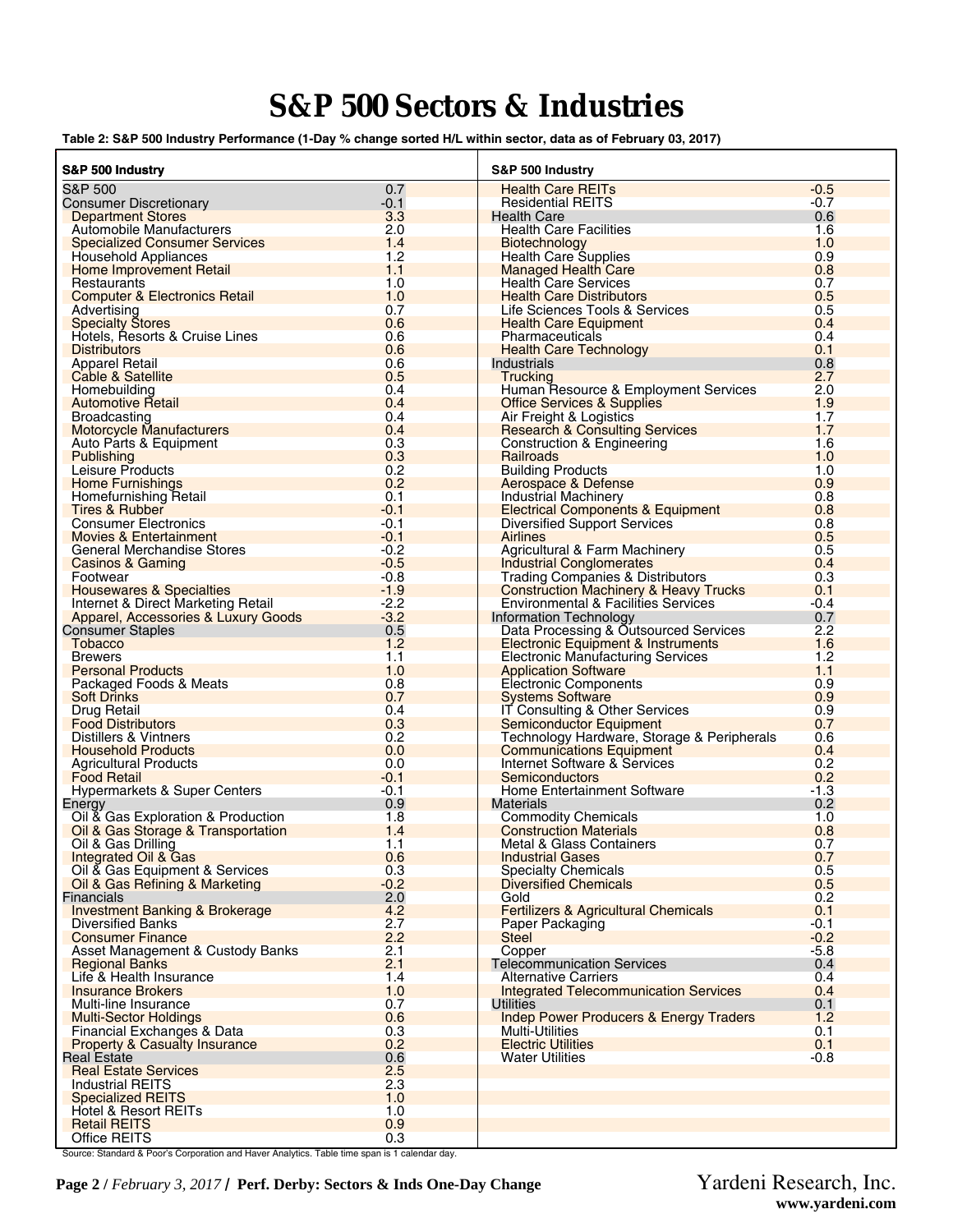## **S&P 500 Sectors & Industries**

**Table 3: S&P 500 Industry Performance (1-Day % change sorted alphabetic within sector, data as of February 03, 2017)**

| S&P 500 Industry                                                     |               | S&P 500 Industry                                                                    |            |
|----------------------------------------------------------------------|---------------|-------------------------------------------------------------------------------------|------------|
| S&P 500                                                              | 0.7           | <b>Retail REITS</b>                                                                 | 0.9        |
| <b>Consumer Discretionary</b>                                        | $-0.1$        | <b>Specialized REITS</b>                                                            | 1.0        |
| Advertising                                                          | 0.7           | <b>Health Care</b>                                                                  | 0.6        |
| <b>Apparel Retail</b>                                                | 0.6           | Biotechnology                                                                       | 1.0        |
| Apparel, Accessories & Luxury Goods                                  | $-3.2$        | <b>Health Care Distributors</b>                                                     | 0.5        |
| Auto Parts & Equipment                                               | 0.3           | <b>Health Care Equipment</b>                                                        | 0.4        |
| <b>Automobile Manufacturers</b>                                      | 2.0           | <b>Health Care Facilities</b>                                                       | 1.6        |
| <b>Automotive Retail</b>                                             | 0.4           | <b>Health Care Services</b>                                                         | 0.7        |
| <b>Broadcasting</b><br>Cable & Satellite                             | 0.4<br>0.5    | <b>Health Care Supplies</b><br><b>Health Care Technology</b>                        | 0.9<br>0.1 |
| <b>Casinos &amp; Gaming</b>                                          | $-0.5$        | Life Sciences Tools & Services                                                      | 0.5        |
| <b>Computer &amp; Electronics Retail</b>                             | 1.0           | Managed Health Care                                                                 | 0.8        |
| <b>Consumer Electronics</b>                                          | $-0.1$        | <b>Pharmaceuticals</b>                                                              | 0.4        |
| <b>Department Stores</b>                                             | 3.3           | Industrials                                                                         | 0.8        |
| <b>Distributors</b>                                                  | 0.6           | Aerospace & Defense                                                                 | 0.9        |
| Footwear                                                             | $-0.8$        | Agricultural & Farm Machinery                                                       | 0.5        |
| <b>General Merchandise Stores</b>                                    | $-0.2$        | Air Freight & Logistics                                                             | 1.7        |
| Home Furnishings                                                     | 0.2           | Airlines                                                                            | 0.5        |
| Home Improvement Retail                                              | 1.1           | <b>Building Products</b>                                                            | 1.0        |
| Homebuilding                                                         | 0.4           | <b>Construction &amp; Engineering</b>                                               | 1.6        |
| <b>Homefurnishing Retail</b><br>Hotels. Resorts & Cruise Lines       | 0.1<br>0.6    | <b>Construction Machinery &amp; Heavy Trucks</b>                                    | 0.1<br>0.8 |
| <b>Household Appliances</b>                                          | 1.2           | <b>Diversified Support Services</b><br><b>Electrical Components &amp; Equipment</b> | 0.8        |
| Housewares & Specialties                                             | $-1.9$        | Environmental & Facilities Services                                                 | $-0.4$     |
| <b>Internet &amp; Direct Marketing Retail</b>                        | $-2.2$        | Human Resource & Employment Services                                                | 2.0        |
| Leisure Products                                                     | 0.2           | <b>Industrial Conglomerates</b>                                                     | 0.4        |
| <b>Motorcycle Manufacturers</b>                                      | 0.4           | <b>Industrial Machinery</b>                                                         | 0.8        |
| Movies & Entertainment                                               | -0.1          | <b>Office Services &amp; Supplies</b>                                               | 1.9        |
| Publishing                                                           | 0.3           | Railroads                                                                           | 1.0        |
| Restaurants                                                          | 1.0           | <b>Research &amp; Consulting Services</b>                                           | 1.7        |
| <b>Specialized Consumer Services</b>                                 | 1.4           | <b>Trading Companies &amp; Distributors</b>                                         | 0.3        |
| <b>Specialty Stores</b>                                              | 0.6           | Trucking                                                                            | 2.7<br>0.7 |
| Tires & Rubber<br><b>Consumer Staples</b>                            | $-0.1$<br>0.5 | Information Technology<br><b>Application Software</b>                               | 1.1        |
| <b>Agricultural Products</b>                                         | 0.0           | <b>Communications Equipment</b>                                                     | 0.4        |
| <b>Brewers</b>                                                       | 1.1           | Data Processing & Outsourced Services                                               | 2.2        |
| <b>Distillers &amp; Vintners</b>                                     | 0.2           | <b>Electronic Components</b>                                                        | 0.9        |
| Drug Retail                                                          | 0.4           | Electronic Equipment & Instruments                                                  | 1.6        |
| <b>Food Distributors</b>                                             | 0.3           | <b>Electronic Manufacturing Services</b>                                            | 1.2        |
| Food Retail                                                          | $-0.1$        | Home Entertainment Software                                                         | $-1.3$     |
| <b>Household Products</b>                                            | 0.0           | Internet Software & Services                                                        | 0.2        |
| <b>Hypermarkets &amp; Super Centers</b>                              | $-0.1$<br>0.8 | <b>IT Consulting &amp; Other Services</b>                                           | 0.9<br>0.7 |
| Packaged Foods & Meats<br><b>Personal Products</b>                   | 1.0           | <b>Semiconductor Equipment</b><br>Semiconductors                                    | 0.2        |
| <b>Soft Drinks</b>                                                   | 0.7           | <b>Systems Software</b>                                                             | 0.9        |
| Tobacco                                                              | 1.2           | Technology Hardware, Storage & Peripherals                                          | 0.6        |
| Energy                                                               | 0.9           | <b>Materials</b>                                                                    | 0.2        |
| Integrated Oil & Gas                                                 | 0.6           | <b>Commodity Chemicals</b>                                                          | 1.0        |
| Oil & Gas Drilling                                                   | 1.1           | <b>Construction Materials</b>                                                       | 0.8        |
| Oil & Gas Equipment & Services                                       | 0.3           | Copper                                                                              | $-5.8$     |
| Oil & Gas Exploration & Production                                   | 1.8           | <b>Diversified Chemicals</b>                                                        | 0.5        |
| Oil & Gas Refining & Marketing<br>Oil & Gas Storage & Transportation | $-0.2$<br>1.4 | Fertilizers & Agricultural Chemicals<br>Gold                                        | 0.1<br>0.2 |
| <b>Financials</b>                                                    | 2.0           | <b>Industrial Gases</b>                                                             | 0.7        |
| <b>Asset Management &amp; Custody Banks</b>                          | 2.1           | <b>Metal &amp; Glass Containers</b>                                                 | 0.7        |
| <b>Consumer Finance</b>                                              | 2.2           | Paper Packaging                                                                     | $-0.1$     |
| <b>Diversified Banks</b>                                             | 2.7           | <b>Specialty Chemicals</b>                                                          | 0.5        |
| Financial Exchanges & Data                                           | 0.3           | Steel                                                                               | $-0.2$     |
| <b>Insurance Brokers</b>                                             | 1.0           | <b>Telecommunication Services</b>                                                   | 0.4        |
| Investment Banking & Brokerage                                       | 4.2           | <b>Alternative Carriers</b>                                                         | 0.4        |
| Life & Health Insurance                                              | 1.4           | <b>Integrated Telecommunication Services</b>                                        | 0.4        |
| Multi-line Insurance                                                 | 0.7<br>0.6    | <b>Utilities</b><br><b>Electric Utilities</b>                                       | 0.1<br>0.1 |
| <b>Multi-Sector Holdings</b>                                         | 0.2           | Indep Power Producers & Energy Traders                                              | 1.2        |
| Property & Casualty Insurance<br><b>Regional Banks</b>               | 2.1           | <b>Multi-Utilities</b>                                                              | 0.1        |
| <b>Real Estate</b>                                                   | 0.6           | <b>Water Utilities</b>                                                              | $-0.8$     |
| <b>Health Care REITs</b>                                             | $-0.5$        |                                                                                     |            |
| Hotel & Resort REITs                                                 | 1.0           |                                                                                     |            |
| <b>Industrial REITS</b>                                              | 2.3           |                                                                                     |            |
| Office REITS                                                         | 0.3           |                                                                                     |            |
| <b>Real Estate Services</b>                                          | 2.5           |                                                                                     |            |
| <b>Residential REITS</b>                                             | $-0.7$        |                                                                                     |            |

Source: Standard & Poor's Corporation and Haver Analytics. Table time span is 1 calendar day.